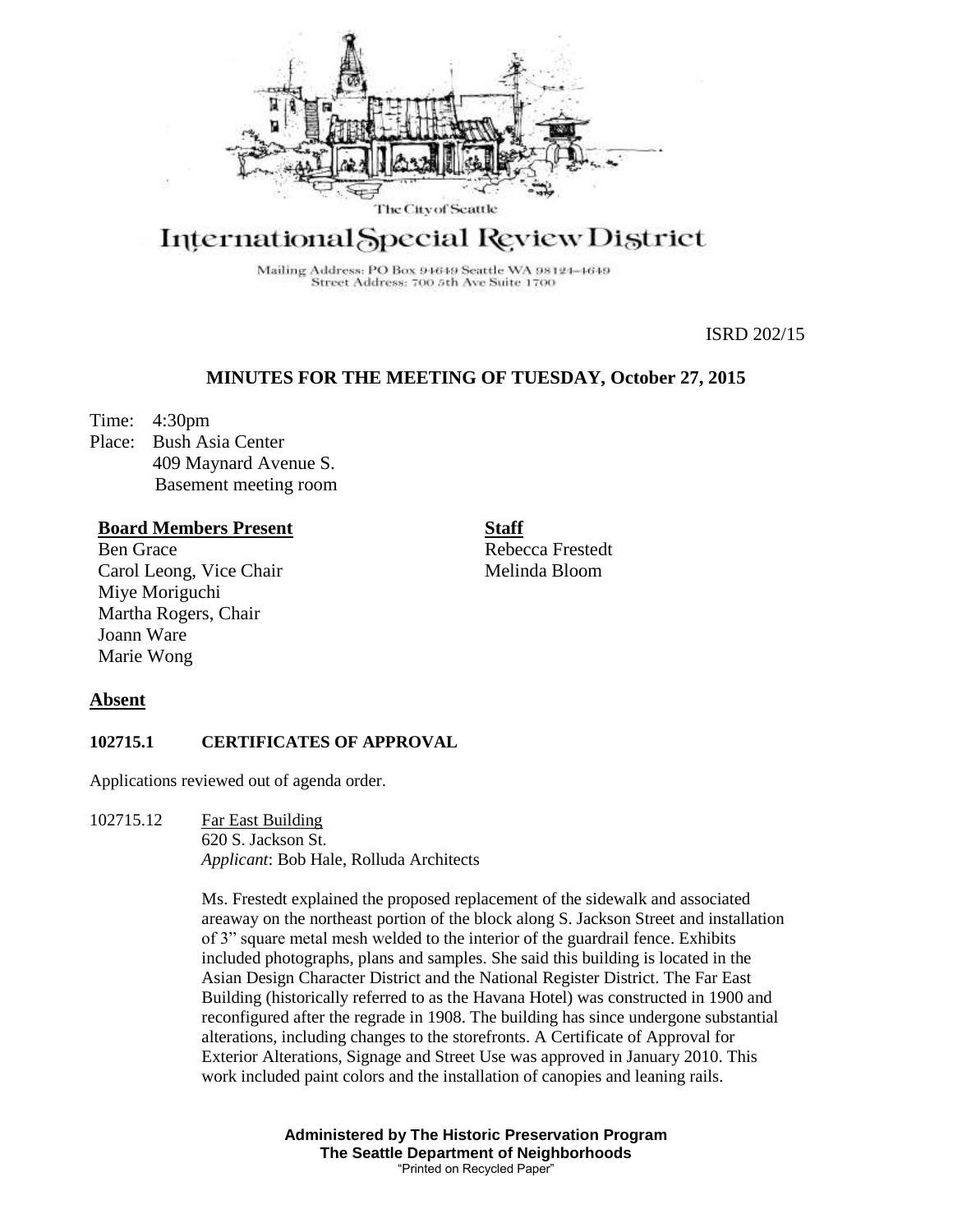Applicant Comment:

Bob Hale, Rolluda Architects, explained the need to replace the sidewalk and noted the area way is not in great shape; it is leaky and not ventable. He said there was a restaurant in the basement at one time. He explained the need to replace the areaway and noted there are seven businesses that need the areaway to access their businesses. He said this is a complicated site due to the bus stop.

Juan Antonio Calaf, Rolluda, said they are staging now and will only work on onetwo bays at a time.

Ms. Rogers asked the applicants to highlight street-level changes.

Mr. Hale said that they will expand the sidewalk into the bus lane. He said they will replace concrete beams with steel and he noted that the new concrete will look cleaner. He said the new scoring will be done to SDOT standard. He said the stairs will remain and be repaired in-kind. He said that all light poles will stay.

Mr. Grace asked if the alley will be closed and if businesses have been notified.

Mr. Hale said he didn't know if notification had been given. He said that the dumpster will be moved out of the alley. He said that it is anticipated that work will be completed by year's end. He showed detail of structural slab on steel deck and said there will be a waterproof membrane. He said there will be no change to retail, the storefronts remain, brick quarry tile will remain and the steel will match existing.

Public Comment: There was no public comment.

Board Discussion:

Ms. Frestedt said that most work is in-kind, but due to the scope of the project and public impacts within the right-of-way she thought it best that the proposal come before the Board.

Action: I move that the International Special Review District Board recommend approval of a Certificate of Approval for Street Use & Design.

The proposed Street Use & Design meets the following sections of the **International Special Review District Ordinance and** a**pplicable Design Guidelines:**

**SMC 23.66.334 – Streets and sidewalks SMC 23.66.336 – Exterior building finishes**

- **A. General requirements**
- **B. Asian Design Character District**

#### **Secretary of the Interior's Standards**

**#2.** The historic character of a property shall be retained and preserved. The removal of historic materials or alteration of features and spaces that characterize a property shall be avoided.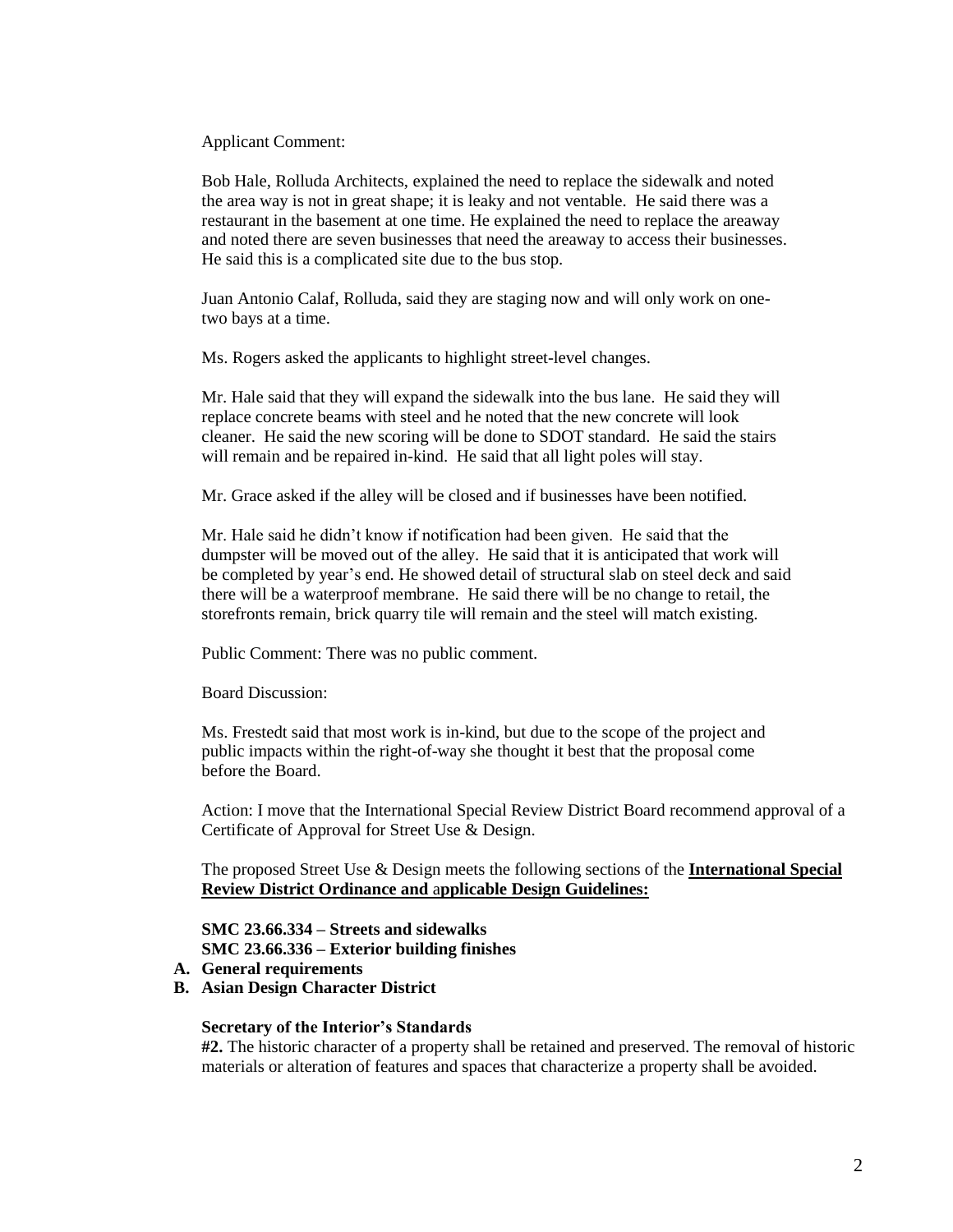**#10.** New additions and adjacent or related new construction shall be undertaken in such a manner that if removed in the future, the essential form and integrity of the historic property and its environment would be unimpaired.

MM/SC/JW/BG 5:0:0 Motion carried.

102715.11 Publix

504 5th Ave. S. *Applicant:* Kiki Gram, Spectrum

### *Ms. Moriguchi recused herself due to her affiliation with the property.*

Ms. Frestedt explained the proposed replacement of the garage door along  $5<sup>th</sup>$  Ave. S. and revised window colors for the new construction portion of the project (former Uwajimaya Warehouse). Exhibits included plans, specifications and samples. She said the building is located in the Asian Design Character District. She said a Certificate of Approval for construction banners was issued Sept. 30, 2015. A Certificate of Approval for Use and Final Design for rehabilitation of the building was issued in August 2014. She noted that vinyl windows are not a preferred material on primary facades within the Asian Design Character District; however, given that white vinyl windows were previously approved by the Board, the move toward a warmer color window may soften the contrast between materials.

Applicant Comment:

Kiki Gram said the proposed new door is a dark color gate with wide space verticals. She said the original plan was to refurbish existing but it is in bad condition and doesn't meet code so they propose new door and motor. She said the new gate will be a mill aluminum sliding door – the same finish as the storefronts on the warehouse. She said that it will have different grid work and she included shop drawings. She said there will be a small bumper at the leading edge. She said the hardware and motor will be concealed. She said the location is in the warehouse building and is adjacent to new storefronts. Responding to questions she said there will be no change to the person door egress; the wing wall remains.

Ms. Gram said they considered options for the windows and determined that the "putty" color was not an appropriate fit. She said the extreme contrast with the previously approved white window was too great and that finish colors have been changed to Adobe for the windows and Alpaca for the adjacent panels to minimize the color contrasts. She said the Alpaca color is already being used on the Publix.

Public Comment: There was no public comment.

Board members indicated support for the changes.

Action: I move that the International Special Review District Board recommend approval of a Certificate of Approval for revisions to final design, including window colors (Adobe for windows and Alpaca for adjacent siding panels) and installation of a new garage door.

The proposed revisions meet the following sections of the **International Special Review District Ordinance and** a**pplicable Design Guidelines:**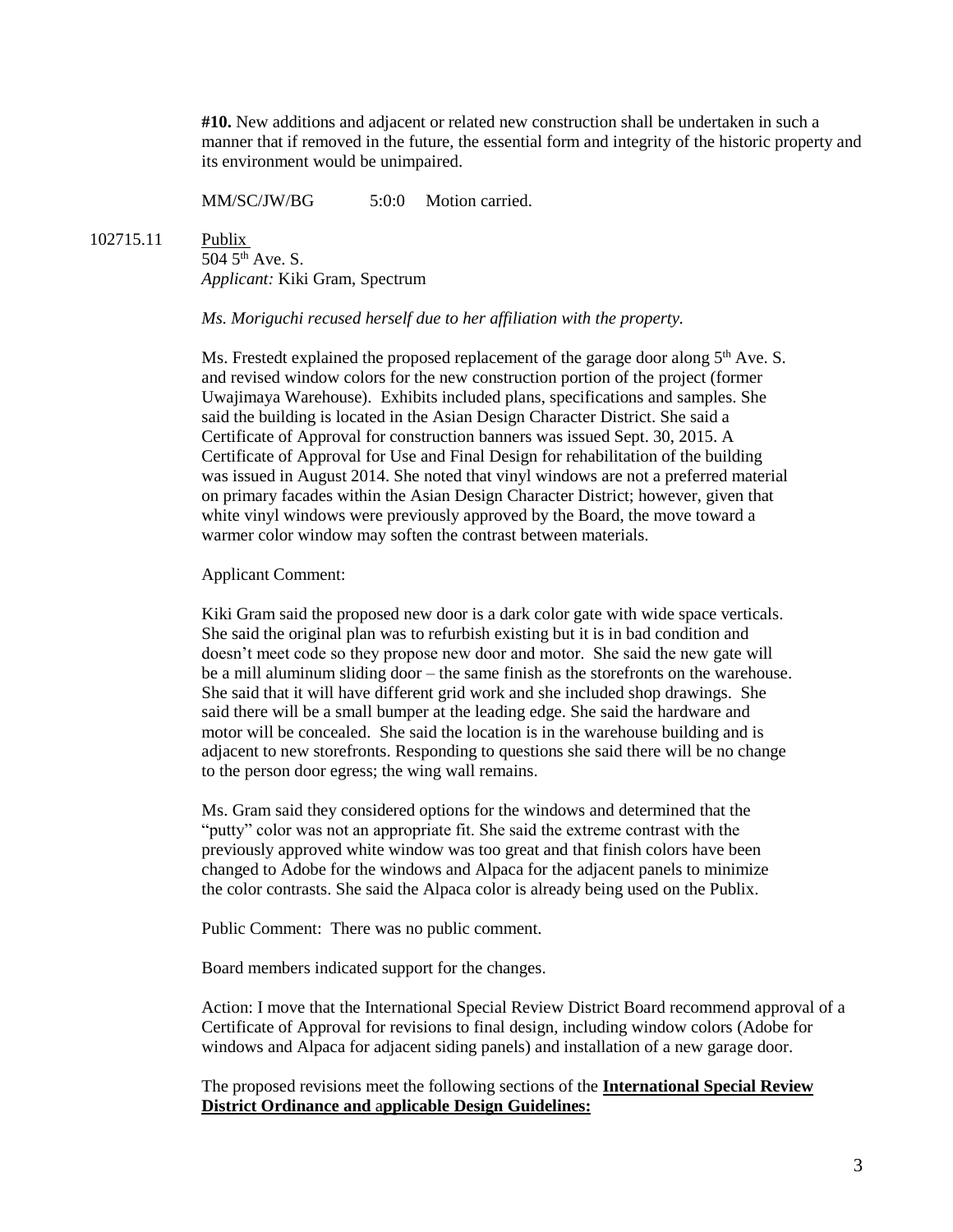#### **SMC 23.66.030 – Certificates of approval – Application, review and appeals**

**SMC 23.66.336- Exterior building finishes A. General Requirements B. Asian Design Character District**

**Secretary of the Interior Standard #9.** New additions, exterior alterations, or related new construction shall not destroy historic materials that characterize the property. The new work shall be differentiated from the old and shall be compatible with the massing, size, scale, and architectural features to protect the historic integrity of the property and its environment.

MM/SC/BG/JW 4:0:0

#### 102715.13 Right-of-Way

Work within the sidewalk right-of-way along S. Jackson St. at the intersections of  $5<sup>th</sup>$ Ave. S. and Maynard Ave. S. *Applicant:* Jonathan Dong, SDOT

Ms. Frestedt explained the request for retroactive approval for installation of two wayfinding signs. Exhibits included plans, specifications and samples. She said that both posts are located within the boundaries of the Asian Design Character District and Retail Core. She provided background and explained that a Certificate of Approval for Street Use and Signage for the installation of five (5) wayfinding or directional sign posts was approved in 2007. She said this proposal deviates from the 2007 approved plans. She said a few of the previously approved poles are pictured in the applicant's submittals. The previously approved signs were color-coded by neighborhood. The newly installed sign blades are uniformly blue (identified as: RAL 5007, Pantone 647C), the color that had been identified for South Lake Union in the 2007 proposal.

Applicant Comment:

Jonathan Dong and Erin Harris, SDOT, presented.

Mr. Dong provided context for the purpose of the sign and why the model – which is standard for the larger citywide system – was chosen.

Ms. Harris said that existing signs are prone to failure and are expensive to maintain. She said that the finials on top are routinely stolen and expensive to replace. She said that maintenance crews are unable to repair the welded parts on the 2007 signs. She said they will use the same telespar post – which is painted red in this district - as the rest of the city. She said the sign blades are thinner materials and will bolt on to post. If they come down they can be reinstalled. She said that it is a new assembly type with fewer maintenance problems.

Ms. Ware asked where the other signs like those recently installed exist.

Ms. Harris said Downtown, S. Lake Union, Denny Triangle, and Rainier Valley.

Mr. Dong said they are consistent with the rest of the city.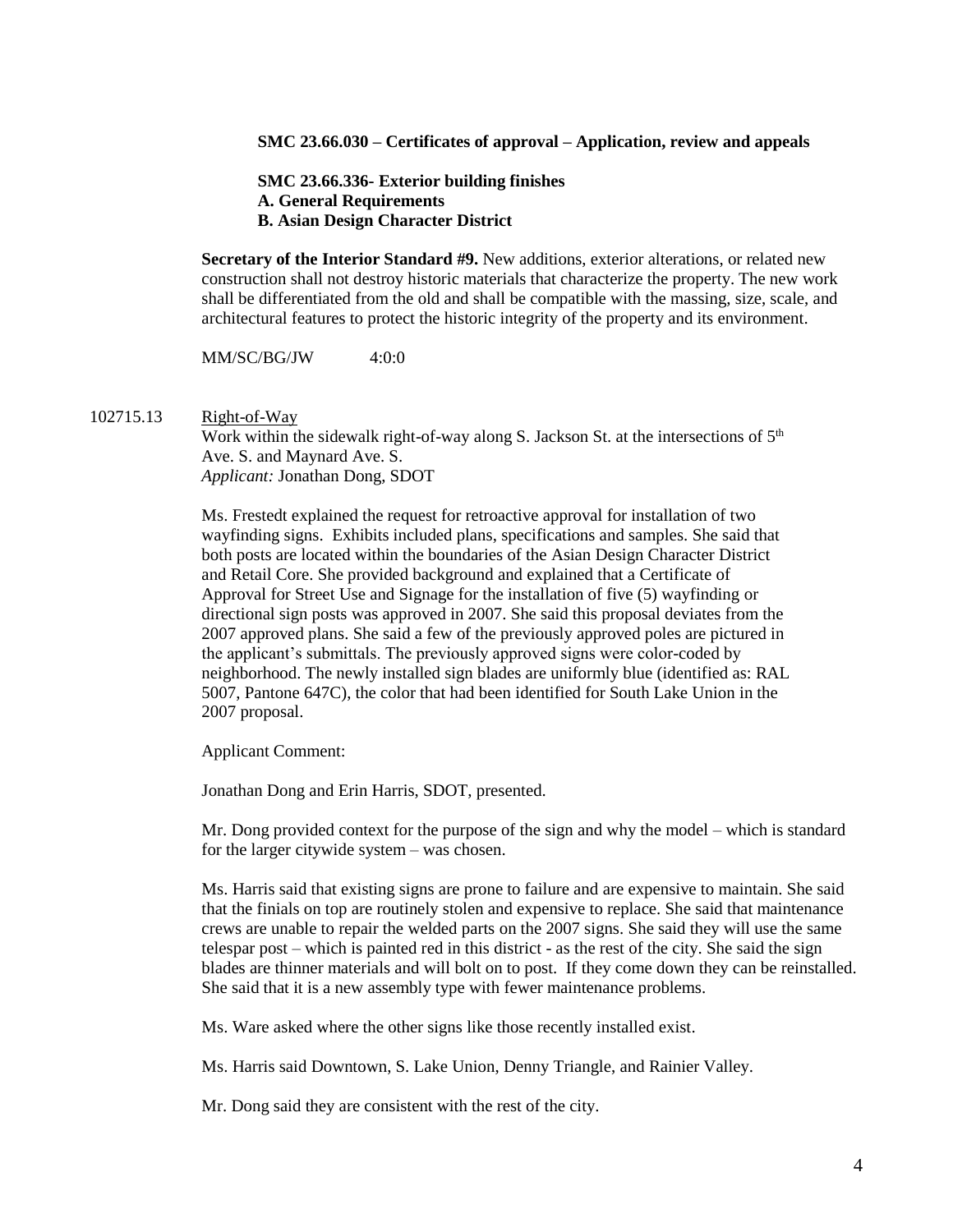In response to a question about the color coding by neighborhood, Ms. Harris said the ones outside of downtown are just blue.

Ms. Grace asked how the updates would be done.

Ms. Harris said that as they need maintenance they will replace with new style.

Mr. Grace asked about color options and noted the use of reddish brown for this district.

Ms. Harris said to revise the current proposal would require a public process and would be a larger project than just this district. She said SDOT has a couple of different wayfinding plans. She said it is ever evolving and through maintenance they are trying to keep it uniform.

Ms. Ware asked if more signs are planned.

Ms. Harris said not that she is aware of.

Mr. Dong said that the locations were selected for high transit volume and noted that Little Saigon has the same sign at  $12<sup>th</sup>$  and Jackson.

Ms. Frestedt said that DON is working with SDOT to increase coordination between departments and to minimize variation of sign types within the district. She noted the signs were already installed and said the board should consider the proposal as if the work had not yet been executed.

There were comments about the footing looking out of place with the red pole and suggestions to paint the footing to match the pole. Applicant stated that it could look worse – the paint would be chipped off the base and leaving it unpainted was a more feasible solution than going back to touch up.

Public Comment: There was no public comment.

Board Discussion:

Ms. Wong asked about color difference from 2007 plans.

Ms. Frestedt said the 2007 colors had the blades in different colors based on what they pointed to. She distributed a copy of the approved plans from 2007.

Ms. Rogers noted that the new blades are all the same blue.

Mr. Grace said it would be nice to have the existing signs switched to match the new design; he said the blue is not ideal.

Ms. Moriguchi agreed with Mr. Grace, but said that since it is part of a bigger citywide project and it makes sense to stay consistent with that. She suggested painting the foot red to soften the impact to the neighborhood.

Ms. Ware agreed but said she didn't mind the lighter base because it blends in to the sidewalk but was okay with painting it as well.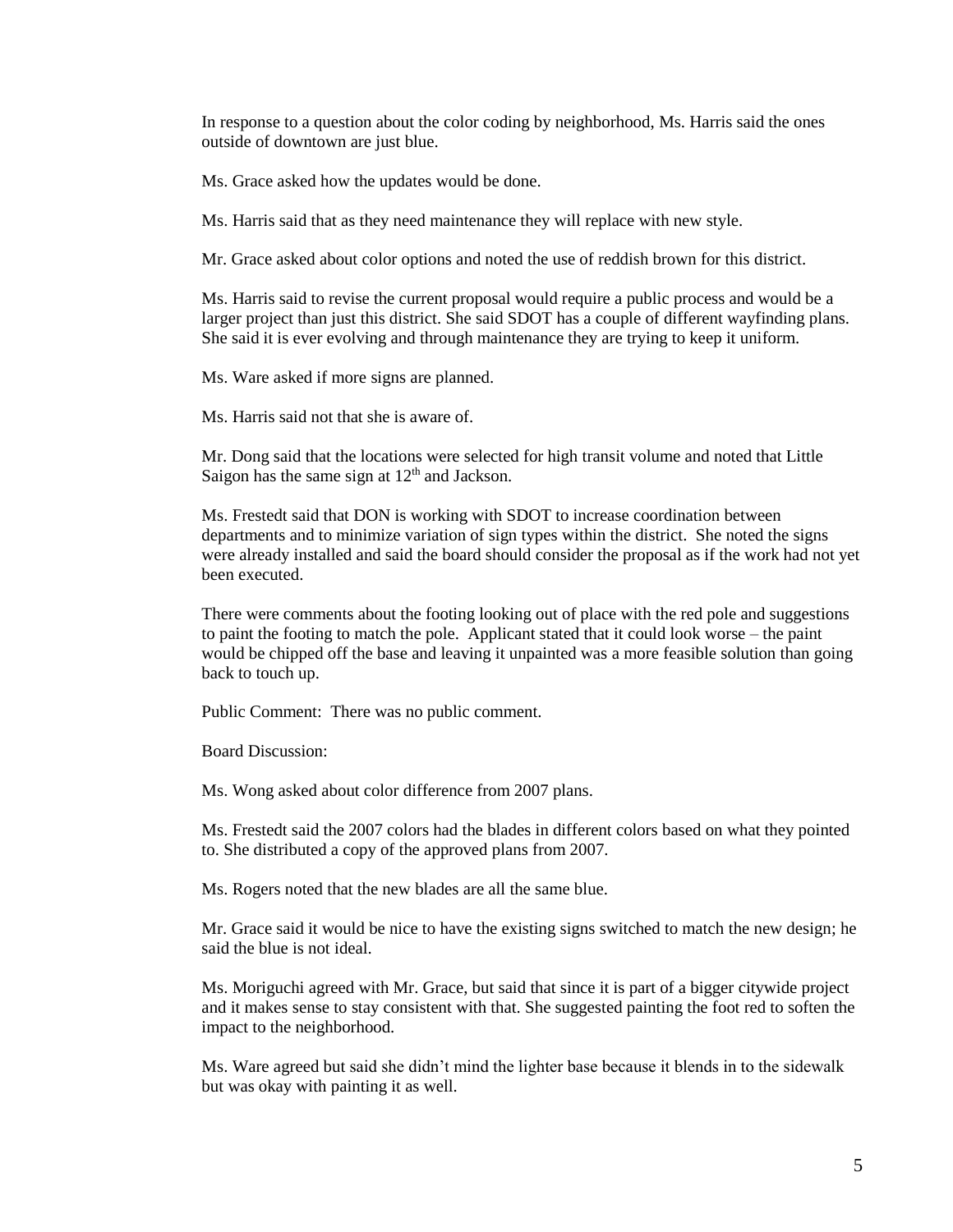Responding to clarifying questions Ms. Harris said that the signs point to points of interest in neighborhood and not to private marketing or advertising. She said that with a matching fund project or other source of funding signs could be changed out to keep consistency. She said that if SDOT were to fund it would have to be put into the budget.

Action: I move that the International Special Review District Board recommend approval of a Certificate of Approval for Street Use and Signs as proposed.

The proposed revisions meet the following sections of the **International Special Review District Ordinance and** a**pplicable Design Guidelines:**

**SMC 23.66.030 – Certificates of approval – Application, review and appeals SMC 23.66.334 – Streets and sidewalks**

MM/SC/JW/BG 5:0:0 Motion carried

## **102715.2 BOARD BRIEFINGS**

102715.21 525 – 537 Yesler Way

*Presenter:* Paul Hanson, NK Architecture Informational briefing on proposed new construction of a 7-story mixed-use building with underground parking.

Briefing materials dated October 20, 2015 in DON file. Following are board questions and comments.

Paul Hanson said the briefing was for guidance and for the board to review massing strategies. He acknowledges the context within the District, but noted the transitional nature of the surrounding area, including downtown and Yesler Terrace.

Ms. Frestedt noted the unique circumstances of the alley, steep slope and vehicle access.

Mr. Hanson explained that there is an existing retaining wall and not enough space for an alley. He said they are not sure of the property line at this point and there is no curb cut. He said there is a childcare facility proposed for the ground floor.

He reviewed the massing strategy and highlighted elements of two alternate schemes:

Scheme A: East-facing courtyard (preferred).

- Courtyard activity
- Morning light
- Moments of interaction
- Massing breaks at street

Scheme B: West-facing courtyard.

- More traditional
- Afternoon light
- Grading challenges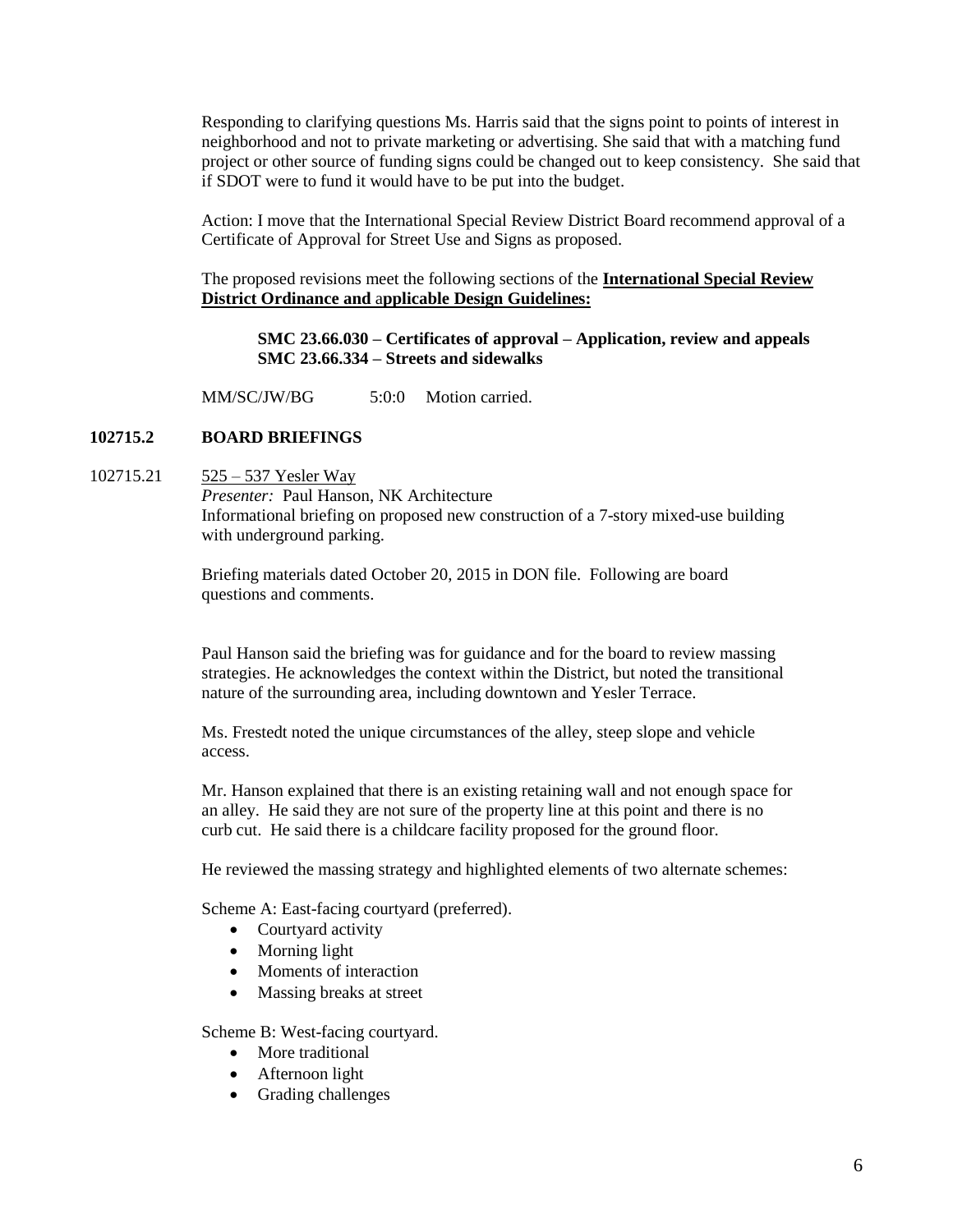Public Comment:

Diane King, property owner, asked how many stories are proposed.

Mr. Hanson said there will be six or seven above grade and one story of parking below grade

Mike Omura said that childcare is great and the ground floor is good for activities. He asked if a tenant has committed to a lease.

Mark Angelo said they are waiting to hear about the viability of their preferred east face option.

*Ms. Leong arrived at 5:55 pm.*

Mr. Omura asked about the open courtyard and safety issues.

Mr. Angelo said it will not be open to the public although they want it to be visually interactive. He said it will be gated somehow. He said that the east courtyard will create pedestrian interaction and activity.

Tiernan Martin, resident, stated that he preferred the east facing option; he said there is residential across the street and it adds eyes on the street. He asked about programming on the roof.

Mr. Angelo said they have to pull the roof deck back on the  $7<sup>th</sup>$  floor but they will provide an indoor / outdoor amenity space. Jill Burdeen, NK Architects, stated that a departure may be required.

Ms. Frestedt noted that the zoning at this site is 240'.

Board Discussion:

Ms. Rogers said how the east facing courtyard interfaces with the street is key. She said the childcare program is a challenge. She said you want that interaction with the street but not 'zoo-like' through the fence. She said it is hard to envision that space without seeing the windows indicated. She said an interesting example is Chiyo's Garden behind Kobo at Higo, because it's a surprise when coming down the alley.

Mr. Angelo said they can create a dynamic visual to help with that.

Ms. Moriguchi agreed with Ms. Rogers. She said they are moving in a good direction and noted that the steep grade breaks up the massing. She said the stepdown makes sense so there's not a blank façade. She asked what the in-between/courtyard space will look like.

Ms. Wong appreciated the east courtyard from a pedestrian perspective and noted the sweetness of seeing children play. She said she liked the historic reference of 'life in the alley'.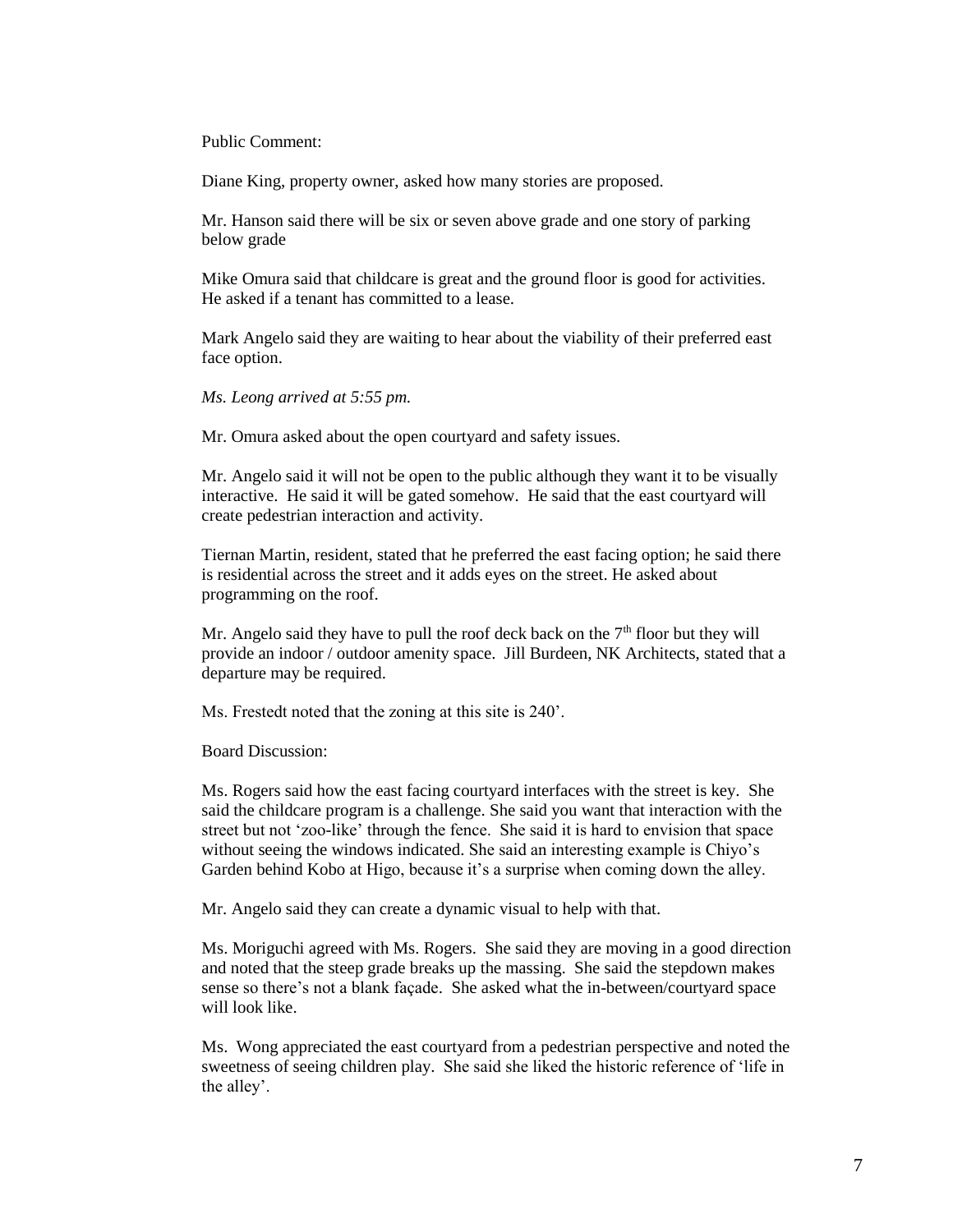Mr. Grace agreed and supporting breaking up the building on  $6<sup>th</sup>$  Ave. S.

Ms. Ware asked if it was possible to position the courtyard at grade. She said it looks sunken and may not have much of a connection to the street. In many courtyard typologies the courtyard is the entrance.

Mr. Angelo noted the challenge of the slope.

Mr. Hanson said where they are showing the residential entry now is where it would work best. He went over options for creating a gate into the courtyard and a door to the childcare space. Landscaping can help transition between upper and lower courtyard and the street. He said a mid-level second entry to the residential at the high end.

Ms. Leong supports the comments by follow board members and noted the importance of lighting.

Ms. Moriguchi said it should be porous and that it can be urban and open.

Ms. Ware said that they should reference and study Nihonmachi history – bathhouse, theater – to draw inspiration from.

102715.22 616 8<sup>th</sup> Ave. S. *Presenter:* Hui Tian, Studio19 Architects

> Informational briefing on proposed demolition of a one-story building and new construction of a 14-story mixed-use building, featuring a hotel, apartments, condominiums and 3-levels of underground parking. Staff noted that the site is located outside of the Asian Design Character District and the extant building is a non-contributing building, based on age.

Briefing materials dated October 27, 2015 in DON file. Following are board questions and comments.

Hui Tian and Jeff Wong, Studio19 Architects, presented. They provided context of the site and neighborhood. Proposed is a 14-story mixed use building with hotel, apartments and two levels of market-rate condos. The development goals are to revitalize and activate the area and promote safety. Three massing options were provided: A) one tower on top of four-story podium, multiple green spaces, vehicle access of  $8<sup>th</sup>$ , recessed top two floors of condos; B) courtyard facing to north, terraced / stepped façade (reduce massing and still seen as one tower), multiple green levels, parking entry off 8<sup>th</sup> and, hotel access off 8<sup>th</sup>; C) – Preferred. Courtyard along Lane – a green street, perception of two towers, courtyard facing south, podium level green roof, top level green roof, parking entry on Lane, apartment / hotel access off  $8^{\text{th}}$ .

Design cues will be taken from the neighborhood, drawing from Asian Character, but more abstract. Materials from surrounding buildings, façade is an opportunity for artwork, lattice work, colors. Layered façade/window pattern.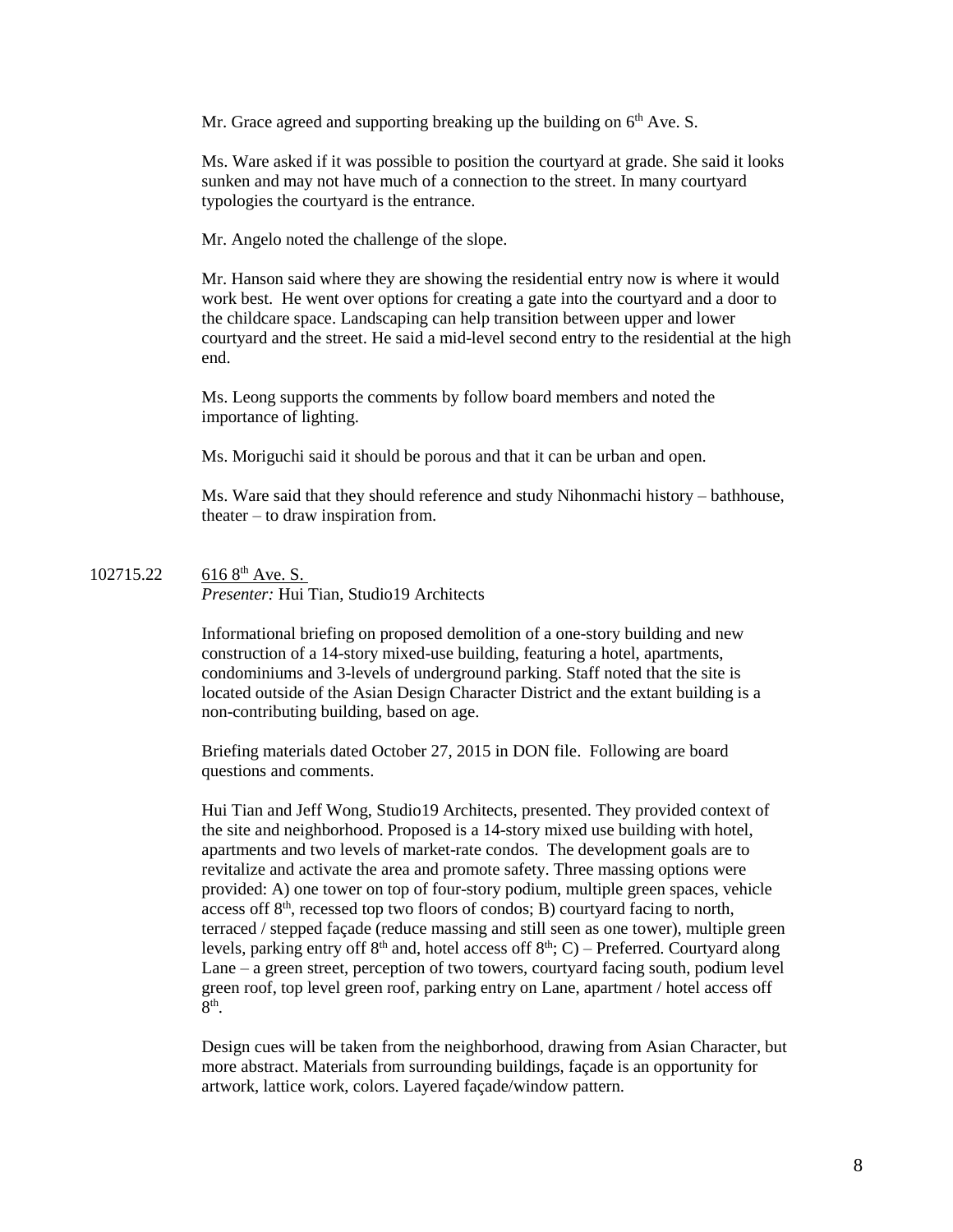Public Comment:

Tiernan Martin, resident, asked the massing and requested clarification about programming at each level. .

Ms. Tian said the top two floors are set back.

Mike Omura, SCIDPDA, asked if retail beyond the restaurant is planned.

Ms. Tian said no, but restaurant will face  $8<sup>th</sup>$  & Lane.

Responding to questions applicants there will be 160 parking spaces, 2 levels of hotel parking and 1 level that's open. There will be a concierge for hotel located internally.

Ms. Frestedt confirmed that the project will trigger SEPA review; there will be no action by the Board until SEPA is published.

Cara Bertron, SCIDPDA, said she is particularly interested in the impact to Legacy House and asked the team to show perspectives from the north and south in future presentations; She noted that the courtyard is not open to the public.

Mr. Omura expressed concern about the location of the garage entrance on Lane and noted there is a lot of van activity there for Legacy House and Denise Louie childcare facility. He said a traffic analysis will be important. He referenced the problem with Lane as a dead end and buses needed turn around space.

Ms. Tian said there are only two opportunities for garage entry and that  $8<sup>th</sup>$  is busier than Lane.

Ms. Bertram reminded that the street car will use  $8<sup>th</sup>$  as well.

Ms. Frestedt talked about code requirements for use and said that hotel use is "subject to special review".

Ms. Moriguchi asked if the building is set back from the property line. She said more study is needed about the public spaces and how they will be used. She asked, how does this interaction with an urban street edge?

Mr. Grace asked if there will be a green roof.

Ms. Tian said they are still studying that.

Ms. Ware said that what's nice about options A and B is that they're set back and allow for plantings and green space; breaks up massive façade and introduces green element. She noted that S. Lane is a Green Street.

Ms. Leong said that a traffic study will be important as well as a lighting study.

There was discussion of the massing. One member recommended setting back the condos to help break up the massing. Another suggested playing on the vertical massing, as well as the horizontal.